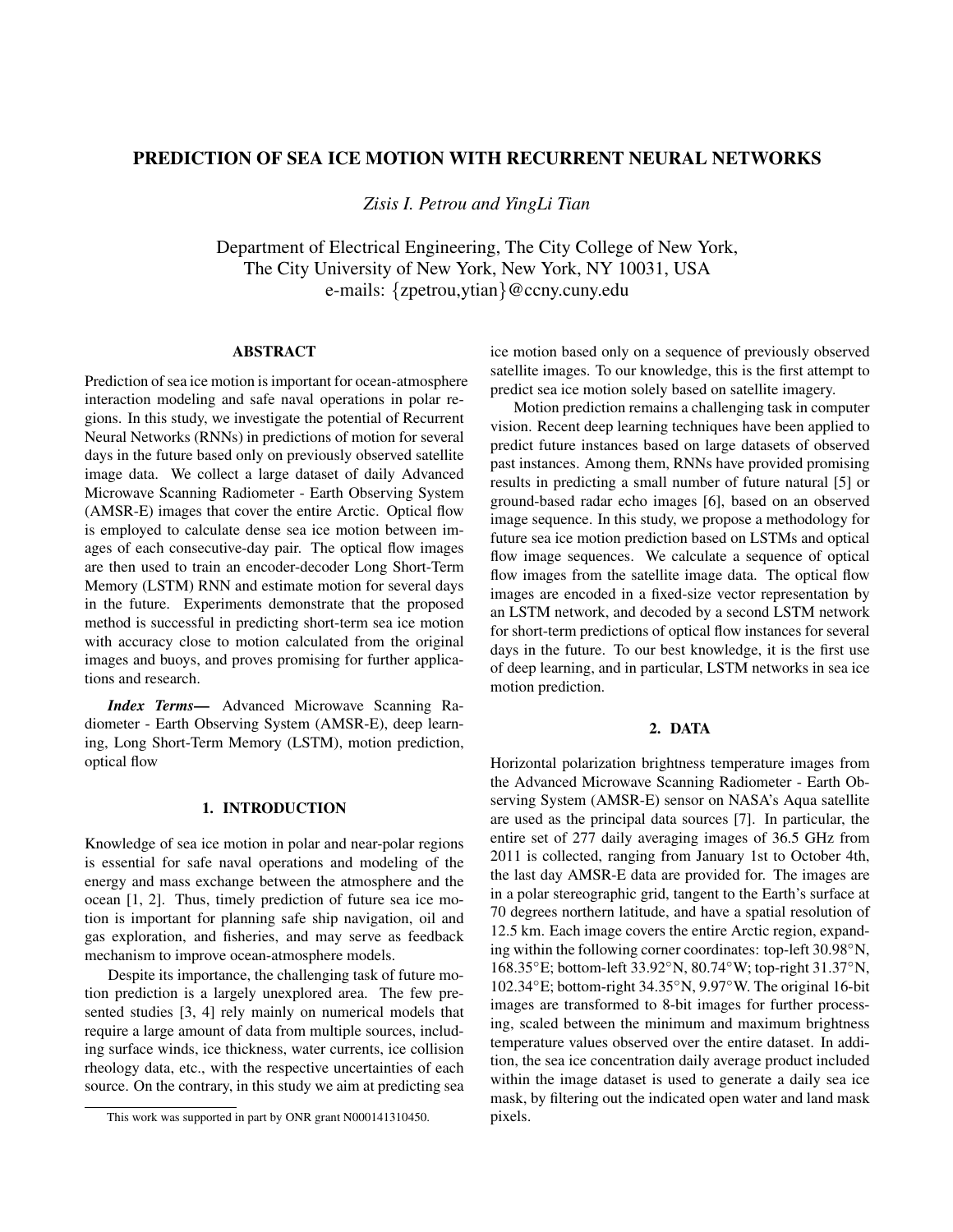## 3. METHODOLOGY

#### 3.1. Optical flow

Sea ice motion is calculated for each pair of consecutive-day AMSR-E images. We employ an optical flow approach that has recently proven to outperform a state-of-the-art pattern matching approach to calculate sea ice motion i) densely, i.e., for every pixel of the original image, instead of the sparse calculation of pattern matching, ii) more accurately, and iii) requiring less processing time [8].

First, the sea ice mask image for each day is used to generate AMSR-E images with non-sea-ice pixels filtered out. These new images are used to calculate the optical flow. A structure learning-based edge detection methodology [9] is then applied to each image. In parallel, sparse pixel correspondences are found for each pair of images, using a bottomup multi-stage non-rigid matching approach [10]. The calculated edges and pixel correspondences are then used to apply sparse-to-dense interpolation and variational energy minimization [11] to calculate optical flow for each pixel between the paired images.

## 3.2. LSTM encoder-decoder

Our LSTM network consists of an encoder LSTM and two decoder LSTM networks. The composite network follows the structure proposed by Srivastava *et al.* [5]. The encoder network consists of a number of LSTM units that sequentially receive as input optical flow patches from continuous dates and encode them to a fixed-length vector representation. Then, the first decoder network receives this representation as input and reconstructs the original patches, from the most recent to the oldest. Apart from the first reconstructed patch in the time series, where only the encoder representation is used as input, for each reconstruction the output from the previous time step is used as input together with the encoder representation. The second decoder network works in a similar fashion, but instead, it tries to predict a number of future optical flow patches. Again, the previously predicted patch is used as input for the next prediction together with the encoder representation. The LSTM encoder-decoder structure allows an end-to-end training of the entire network in an unsupervised manner, with no requirement for image annotation.

Two-layer encoder and decoder architectures are used, where the output of the first LSTM layer serves as the input to the second layer. Each LSTM unit has a *memory cell*  $c_t$ at time t, connected with an *input*,  $i_t$ , *forget*,  $f_t$ , and *output*,  $o_t$  logistic sigmoidal gate. The input sources at step t are the current optical flow patch—reordering the 2D optical flow patch as 1D vector—or its encoded representation vector,  $x_t$ , and the output, or *hidden state*, from the previous step,  $h_{t-1}$ . Together with the previous cell state, these input sources pass through the input and forget gates and update the cell state. The input sources and the updated cell state are then passed through the output gate and update the hidden state of the unit through a tanh non-linearity. The overall formulas describing the calculation of the current hidden state output,  $h_t$ , are [12]:

$$
\boldsymbol{i}_t = \sigma(W_{xi}\boldsymbol{x}_t + W_{hi}\boldsymbol{h}_{t-1} + W_{ci}\boldsymbol{c}_{t-1} + \boldsymbol{b}_i),\tag{1}
$$

$$
\boldsymbol{f}_t = \sigma(W_{xf}\boldsymbol{x}_t + W_{hf}\boldsymbol{h}_{t-1} + W_{cf}\boldsymbol{c}_{t-1} + \boldsymbol{b}_f),
$$
 (2)

$$
\mathbf{c}_t = \mathbf{f}_t \mathbf{c}_{t-1} + \mathbf{i}_t \tanh(W_{xc} \mathbf{x}_t + W_{hc} \mathbf{h}_{t-1} + \mathbf{b}_c), \quad (3)
$$

$$
\boldsymbol{o}_t = \sigma(W_{xo}\boldsymbol{x}_t + W_{ho}\boldsymbol{h}_{t-1} + W_{co}\boldsymbol{c}_{t-1} + \boldsymbol{b}_o),\tag{4}
$$

$$
\boldsymbol{h}_t = \boldsymbol{o}_t \tanh(\boldsymbol{c}_t),\tag{5}
$$

where  $\sigma$  represents the sigmoid function, W weight matrices, and b biases. Multiplications between vectors are elementwise. The weight matrices  $W_{ci}$ ,  $W_{cf}$ , and  $W_{co}$ , representing the so-called *peephole* connections between the cell and the gates, are diagonal, i.e., each element of a gate vector receives input only from the respective element of the cell vector. The rest of the weight matrices are dense. The cell state of the LSTM unit is capable of summing activities over time. This allows the LSTM network to capture and accurately describe long-term dependencies and avoid the exploding or vanishing gradient problems that traditional RNNs suffer from.

#### 4. RESULTS AND DISCUSSION

#### 4.1. Network parameters

In our settings, since the desired output is optical flow real values, we use linear output units in the LSTM network. The squared loss function is used to evaluate the predictions during training. The weight matrices are initialized by sampling from a uniform distribution and biases are set to zero. We use sequences of 20 optical flow images for training, out of which the 10 first serve as the observed images and the next 10 as the ones to be predicted.

Contrary to [5] that used a training and test set, we additionally employ a validation set to fine-tune the network and prevent overfitting. From the total 276 optical flow images, we randomly select 31 consecutive images for validation and another 31 for testing. This results in 11 overlapping sequences of 20 images each for validation and another 11 sequences for prediction. The original images of widthheight-depth dimensions  $608\times896\times2$  pixels are split into 532 patches of  $32\times32\times2$  pixels. From the validation set, patches with no pixels falling in the sea ice mask area are excluded. In total, 1202 sequences are used for validation and other 5852 sequences for testing, each with patches from 20 sequential images. The remaining images form the training set. To keep the training set totally independent, we exclude all images belonging to either the validation or test set. After removing all patches falling entirely outside the sea ice area, we end up with a training set of 32184 sequences, each with patches from 20 sequential images.

The first and second layers of the encoder-decoder network has 4096 and 2048 hidden units, respectively. This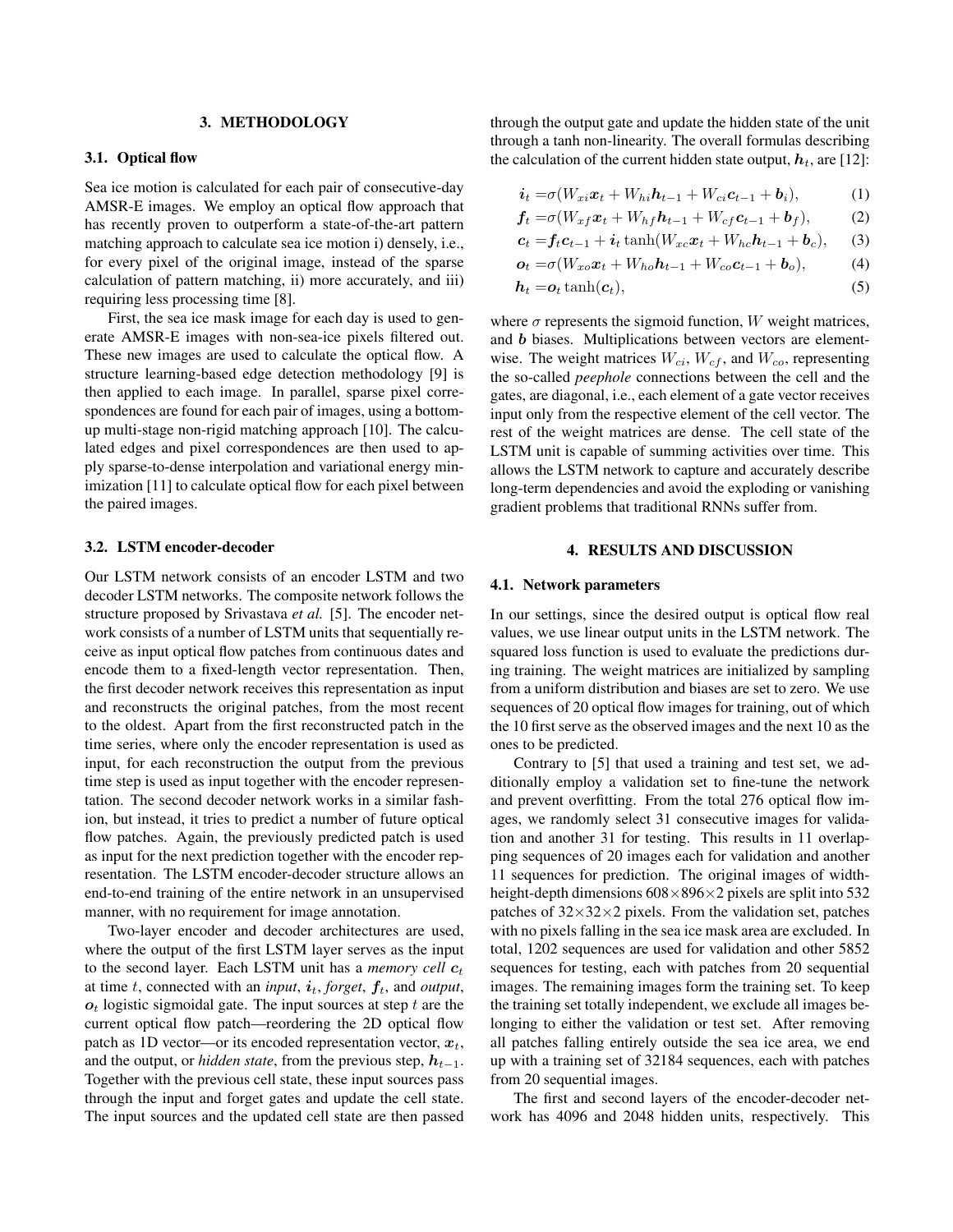means that, for a 20-patch sequence, the first layer of the encoder transforms the first 10 patches into a 4096-dimensional vector, the second layer into a 2048-dimensional vector, and the decoder networks follow the reverse order to reconstruct the first 10 patches and predict the next 10 *future* patches. Minibatch training of 100 sequences with rotation is used, i.e., the last minibatch fills the missing sequences from the beginning of the set and the next minibatch continues from there. Validation during training is applied every 500 batch iterations on the validation set. Instead of a fixed number of training iterations as in [5], we apply early-stopping after 10 validation steps without change in the best validation performance. Then, the model with the best validation performance is selected.

#### 4.2. Experimental results

In our experiments the first 10 optical flow patches of each test set sequence are used as input to predict the next 10 patches. First, we compare the predicted optical flow with the reference optical flow patches on a per pixel basis, for both x and y motion axes. Pixels outside the sea ice area are masked out. Fig. 1 draws error statistics for each predicted step in the future, e.g., if patches from days 1–10 are used as inputs, step 1 represents the predicted patches of day 11, step 2 of day 12, etc. After masking out non-sea ice pixels, around 700,000 pixels remain at each prediction step. As expected, the minimum error values appear in the first prediction step, for both motion axes. The errors then, generally, gradually increase as prediction moves further in the future. Although in the last steps the errors slightly decrease for only the x axis, the overall increasing trend remains. However, overall, the performance degrades in a slow pace and even after 10 prediction steps the error values remain as low as double the errors in the first prediction step.

To further evaluate the accuracy of our proposed approach, the predicted motion is compared against buoys from the International Arctic Buoy Programme (IABP) [13]. The 12:00 GMT reported daily buoy positions are selected and the data are reprojected to the polar stereographic grid of the input data. Table 1 reports the corresponding errors for each prediction step in the future. Each step involves between 280 and 287 buoys, i.e., around 26 buoys for each daily image of the test set. It is noted that the corresponding root meansquared error (RMSE) and mean-absolute error (MAE) of the optical flow data we use as input for the prediction lie around 2.5–3 km and 1.6–2.3 km, respectively. This demonstrates the close proximity of the error of the predicted patches to the theoretically minimum possible error of the input data. In addition, predictions of up to several steps in the future are more accurate even from vectors estimated from observed, instead of predicted, similar AMSR-E 36.5 GHz data (RMSE 4.5 km on the x and 4.83 km on the y axis in [14]).

Fig. 2 draws an example of the step 1 prediction vectors

Predicted versus reference optical flow



Fig. 1. Accuracy evaluation of the predicted versus the reference optical flow for all sea ice pixels, for each prediction step in the future. The relative squared error (RSE), root meansquared error (RMSE) in km, and mean-absolute error (MAE) in km are calculated for both x and y axes.

Table 1. Accuracy evaluation of the predicted motion against buoys in the entire Arctic, for each prediction step in the future (fut). RMSE and MAE are in km.

|     | x axis     |             |            | axis<br>V  |             |            |
|-----|------------|-------------|------------|------------|-------------|------------|
| fut | <b>RSE</b> | <b>RMSE</b> | <b>MAE</b> | <b>RSE</b> | <b>RMSE</b> | <b>MAE</b> |
| 1   | 0.456      | 3.607       | 2.609      | 0.572      | 3.167       | 2.306      |
| 2   | 0.589      | 3.793       | 2.777      | 0.836      | 3.521       | 2.589      |
| 3   | 0.589      | 3.806       | 2.698      | 1.202      | 4.252       | 2.950      |
| 4   | 0.650      | 3.944       | 2.912      | 1.652      | 5.096       | 3.591      |
| 5   | 0.591      | 3.662       | 2.662      | 1.937      | 5.893       | 4.305      |
| 6   | 0.595      | 3.875       | 2.781      | 1.995      | 6.521       | 4.887      |
| 7   | 0.696      | 4.211       | 3.164      | 2.085      | 6.747       | 5.072      |
| 8   | 0.823      | 4.437       | 3.351      | 2.117      | 6.756       | 5.110      |
| 9   | 0.808      | 4.398       | 3.325      | 2.012      | 6.681       | 5.130      |
| 10  | 0.822      | 4.632       | 3.473      | 1.834      | 6.611       | 4.970      |

compared with the reference optical flow and the IABP buoys. For visualization, a close-up look of the original image extent is shown, vectors are drawn every 56 and 38 pixels in the vertical and horizontal dimension, respectively, and they are magnified by 20 times to be clearly visible (see scale on the bottom right corner of the figure). Although in several cases the predicted motion vectors underestimate the true magnitude of the buoys or the orientation of the reference optical flow vectors, they correlate overall well with both. In total, as the aforementioned quantitative results also suggest, the proposed LSTM and optical flow approach provides satisfactory